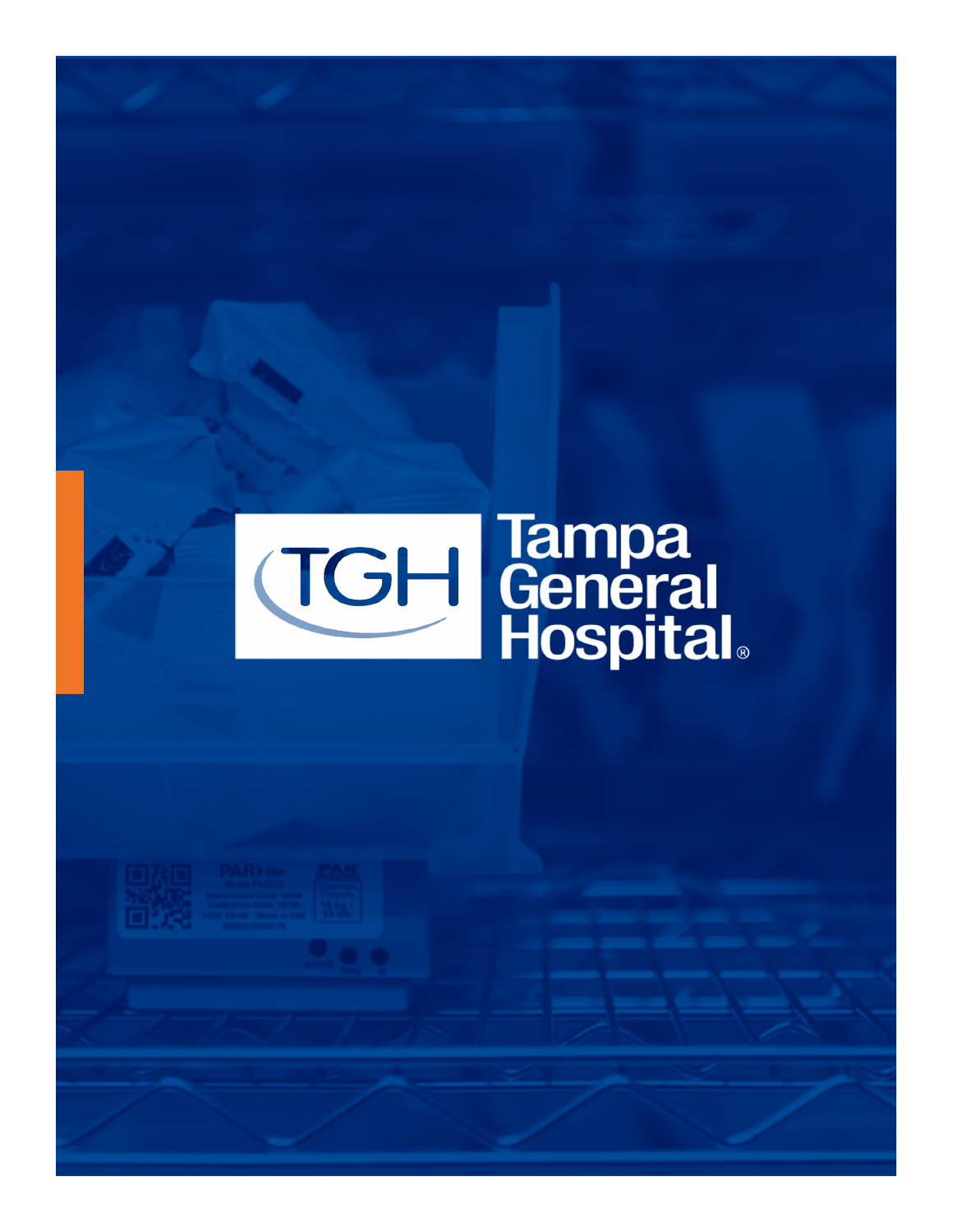



### CASE STUDY

# **Tampa General enables clinicians to grab and go**

**NO. OF HOSPITALS NO. OF SCALES** 

**INSTALLED** 1 25,000+ 6 42

**DEPARTMENTS WITH SCALES**

**NO. OF LOCATIONS WITH SCALES**

## ALONG THE THIN LINE DELINEATING HEALING FROM HARM, LIFE FROM DEATH, SECONDS MATTER TO THE DOCTORS CARING FOR A PATIENT.

#### *From the point of view of nurses, seconds matter, too. In fact, they're critical.*

So the last thing nurses need to fret over is access to the products that can make a difference to a patient's well-being.

In those tension-filled seconds, nurses don't want to delay momentum by typing in a passcode or scanning a badge to unlock and open a storage cabinet door to obtain a product. And they don't want to go through the same process, no matter how brief, to find the drawer or shelf empty, forcing them to alert Supply Chain for replenishment. They also don't appreciate typing in product usage data to be uploaded to the patient's electronic medical record and shared with billing.

#### *Grab and go represent the ideal. The system takes care of the rest behind the scenes.*

Clinicians and Supply Chain professionals at Tampa General Hospital recognized the challenges clinicians faced with the closed automated supply cabinets they used for years.

"The closed cabinet model was a barrier to products for nursing and caused frustration when they needed to quickly obtain an item," said Mark Campbell, FACHE, CMRP, Vice President of Supply Chain. "The model was viewed as extra work for nursing with no added value.

"Nurses were frustrated with the steps of logging in and pressing the 'Take' or 'Return' button each time," Campbell continued. "They felt it slowed them down when they just wanted to quickly grab and return to patient care."

The estimated additional two to five minutes for such steps may not seem like much, but to nurses it can seem so much longer against whatever pressures loomed, according to Campbell.

"Each transaction saved minutes for chargeable supplies, but all those minutes can add up to the perception of 'wasted' time," he said.

As a result, Tampa General turned to PAR Excellence Systems for help and something different. They invested in the open-shelving concept of PAR Express and PAR Mobile for surgical area PAR carts.

Currently, they maintain more than 25,000 bins located across 178 weighted supply sites. PAR Mobile is used in 42 locations.

When the systems went live, nurses heaved a sigh of relief, Campbell noted. "Nurses appreciate the ease of the system and that it saves them time," he indicated. "Except for chargeable supplies, nurses are able to quickly identify what they need and quickly return to patient care."